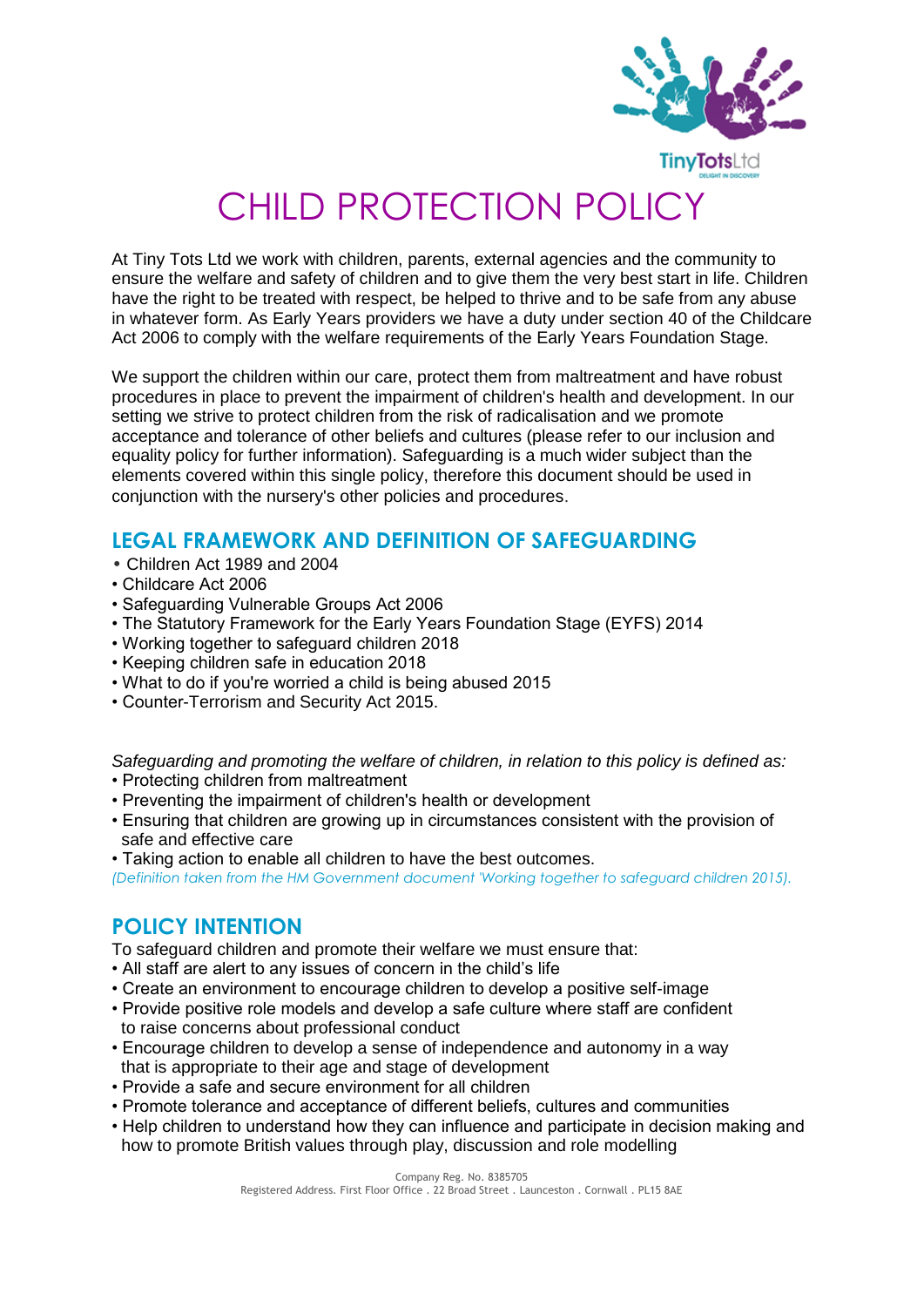

- Always listen to children and take their views seriously
- Provide an environment where practitioners are confident to identify where children and families may need intervention and seek the help they need
- Share information with other agencies as appropriate.

The nursery is aware that abuse does occur in our society and we are vigilant in identifying signs of abuse and reporting concerns. Our practitioners have a duty to protect and promote the welfare of children. Due to the many hours of care we are providing, staff may often be the first people to identify that there may be a problem. They may well be the first people in whom children confide information that may suggest abuse or to spot changes in a child's behaviour which may indicate abuse.

Our prime responsibility is the welfare and well-being of each child in our care. As such we believe we have a duty to the children, parents and staff to act quickly and responsibly in any instance that may come to our attention. This includes sharing information with any relevant agencies such as local authority services for children's social care (MARU), health professionals or the police. All staff will work with other agencies in the best interest of the child, including as part of a multi-agency team, where needed.

#### *The nursery aims to:*

- Keep the child at the centre of all we do.
- Ensure staff are trained to understand the child protection and safeguarding policy and procedures, are alert to identify possible signs of abuse, understand what is meant by child protection and are aware of the different ways in which children can be harmed, including by other children through bullying or discriminatory behaviour.
- Be aware of the increased vulnerability of children with SEN and Disabilities (SEND) and other vulnerable or isolated families and children.
- Ensure that all staff feel confident and supported to act in the best interest of the child, share information and seek the help that the child may need.
- Ensure that all staff are familiar and updated regularly with child protection training and procedures and kept informed of changes to local and national procedures.
- Make any child protection referrals in a timely way, sharing relevant information as necessary in line with procedures set out by the Multi-Agency Referral Unit (MARU).
- Ensure staff understand how to identify early indicators of potential radicalisation and terrorism threats and act on them appropriately in line with national and local procedures.
- Make any referrals relating to extremism to the police (or the Government helpline) in a timely way, sharing relevant information as appropriate, or directly to MARU.
- Ensure that information is shared only with those people who need to know in order to protect the child and act in their best interest.
- Ensure that children are never placed at risk while in the charge of nursery staff.
- Help children to understand how they can influence and participate in decision against any person working with children or living or working on the nursery premises including reporting such allegations to Ofsted and other relevant authorities.
- Ensure parents are fully aware of child protection policies and procedures when they register with the nursery and are kept informed of all updates when they occur.
- Keep the setting safe online using appropriate filters, checks and safeguards, monitoring access at all times.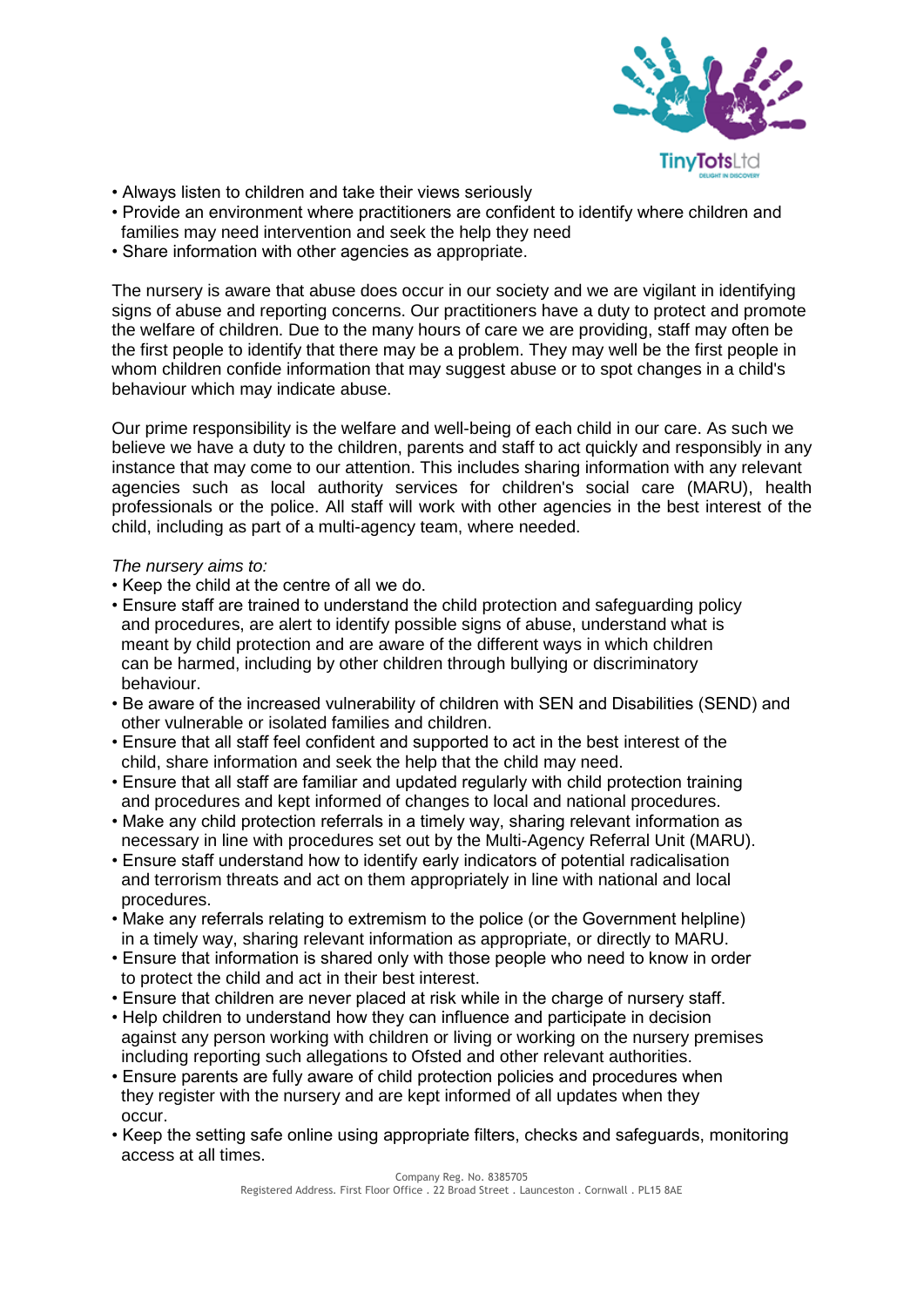

- Identify changes in staff behaviour and act upon these as per the staff Behaviour Policy.
- Regularly review and update this policy with staff and parents where appropriate and make sure it complies with any legal requirements and any guidance or procedures issued by the Multi-Agency Referral Unit.

We will support children by offering reassurance, comfort and sensitive interactions. We will devise activities according to individual circumstances to enable children to develop confidence and self-esteem within their peer group and support them to learn how to keep themselves safe.

## **CONTACT TELEPHONE NUMBERS**

**Multi-Agency Referral Unit 0300 1231 116 Out of hours MARU 01208 251300 Ofsted 0300 123 1231 LADO 01872 326536 Non-emergency police 101 Channel Lead (South) 01392 452555 Government helpline for extremism concerns 020 7340 7264**

#### **TYPES OF ABUSE AND PARTICULAR PROCEDURES FOLLOWED**

Abuse and neglect are forms of maltreatment of a child. Somebody may abuse or neglect a child by harming them or by failing to act to prevent harm. Children may be abused within a family, institution or community setting by those known to them or a stranger. This could be an adult or adults, another child or children.

## **WHAT TO DO IF YOU'RE WORRIED A CHILD IS BEING ABUSED**

The signs and indicators listed below may not necessarily indicate that a child has been abused, but will help us to recognise that something may be wrong, especially if a child shows a number of these symptoms or any of them to a marked degree.

#### **INDICATORS OF CHILD ABUSE**

- Failure to thrive and meet developmental milestones
- Fearful or withdrawn tendencies
- Aggressive behaviour
- Unexplained injuries to a child or conflicting reports from parents or staff
- Take any appropriate action relating to allegations of serious harm or abuse
- Unaddressed illnesses or injuries
- Significant changes to behaviour patterns.

#### **PEER ON PEER ABUSE**

We are aware that peer on peer abuse does take place, so we include children in our policies when we talk about potential abusers. This may take the form of bullying, physical abuse such as hitting, kicking, shaking, biting, hair pulling or otherwise causing physical harm, emotional abuse, or sexual abuse. Abuse is abuse and should never be tolerated or passed off as 'banter', 'just having a laugh', or 'part of growing up'. We will report this in the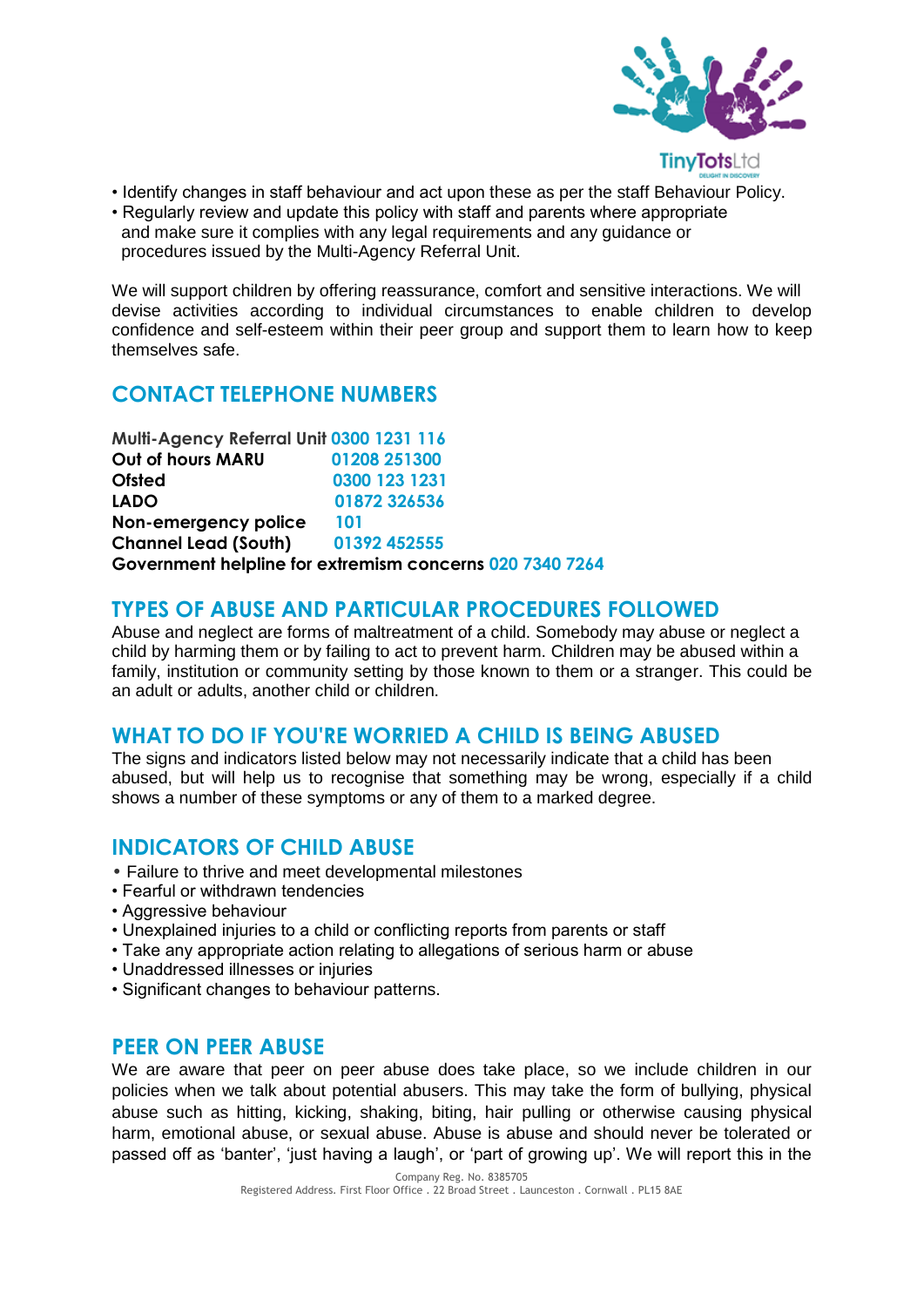

same way as we do for adults abusing children, and will take advice for the appropriate bodies on this area.

#### **CHILDREN WITH SEN AND DISABILITIES**

Children with SEN and disabilities can face additional safeguarding challenges and additional barriers can exist when recognising abuse and neglect of this group of children. All staff must be aware of the following:

- assumptions that indicators of possible abuse such as behaviour, mood and injury relate to the child's disability without further exploration;
- being more prone to peer group isolation than other children;
- the potential for children with SEN and disabilities being disproportionately impacted by behaviours such as bullying, without outwardly showing any signs;
- communication barriers and difficulties in overcoming these barriers.

#### **RECORDING SUSPICIONS OF ABUSE AND DISCLOSURES**

Staff should make an objective record of any observation or disclosure, supported by the nursery manager or Designated Safeguarding Co-ordinator (DSCO).

*This record should include:*

- Child's name
- Child's address
- Age of the child and date of birth
- Date and time of the observation or the disclosure
- Exact words spoken by the child
- Exact position and type of any injuries or marks seen
- Exact observation of any incident including any other witnesses
- Name of the person to whom any concern was reported, with date and time; and the names of any other person present at the time
- Any discussion held with the parent(s) (where deemed appropriate).

These records should be signed by the person reporting this and the DSCO, dated and kept in a separate confidential file.

If a child starts to talk to an adult about potential abuse it is important not to promise the child complete confidentiality. This promise cannot be kept. It is vital that the child is allowed to talk openly and disclosure is not forced or words put into the child's mouth. As soon as possible after the disclosure details must be logged accurately.

It may be thought necessary that through discussion with all concerned the matter needs to be raised with the local authority children's social care team and Ofsted, and/or a Common Assessment Framework (CAF) needs to be initiated. Staff involved may be asked to supply details of any information/concerns they have with regard to a child. The nursery expects all members of staff to cooperate with MARU, police, and Ofsted in any way necessary to ensure the safety of the children.

Staff must not make any comments either publicly or in private about the supposed or actual behaviour of a parent or member of staff.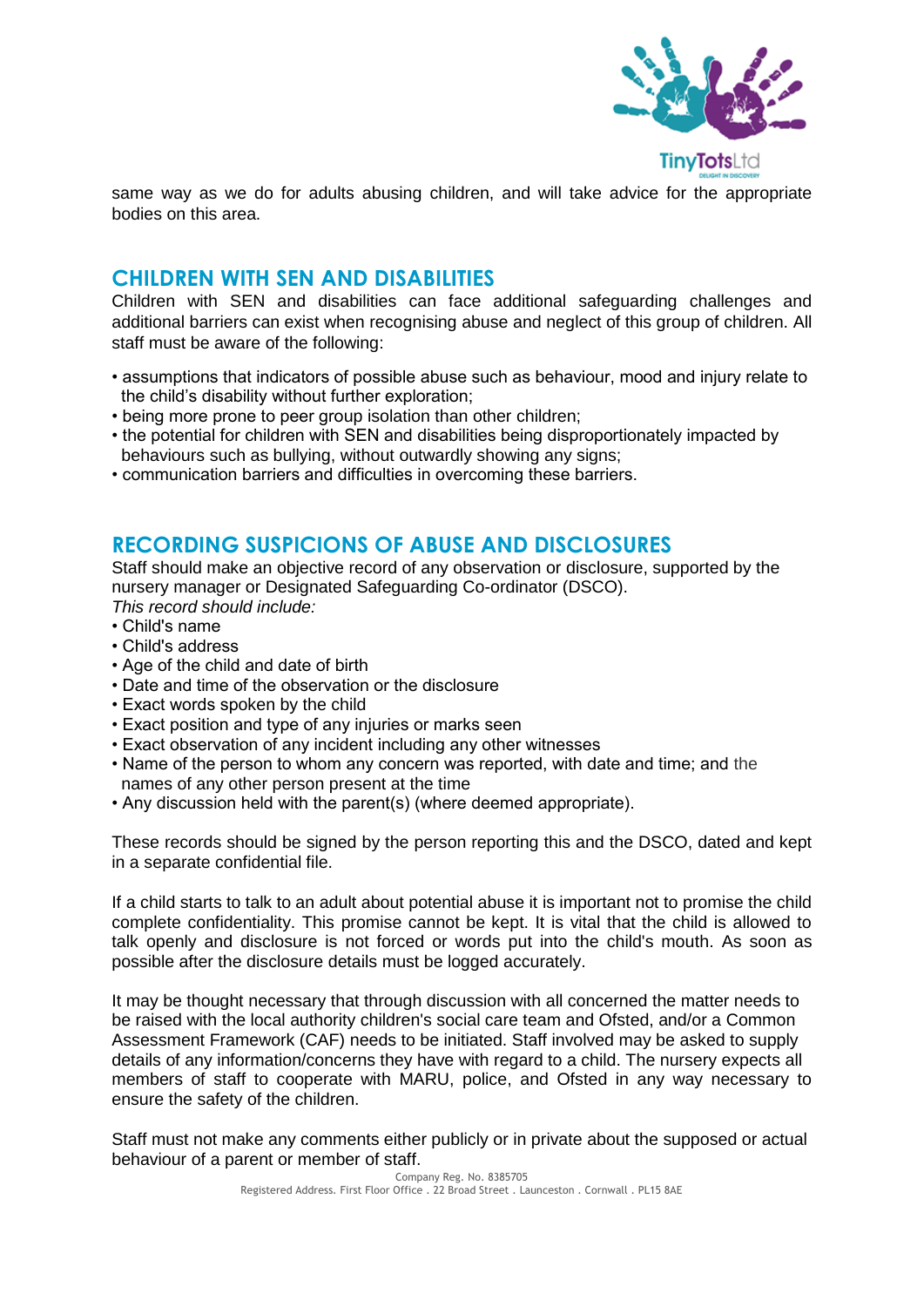

#### **PHYSICAL ABUSE**

Action needs to be taken if staff have reason to believe that there has been a physical injury to a child, including deliberate poisoning, where there is definite knowledge or reasonable suspicion that the injury was inflicted or knowingly not prevented. These symptoms may include bruising or injuries in an area that is not usual for a child, e.g. fleshy parts of the arms and legs, back, wrists, ankles and face.

Many children will have cuts and grazes from normal childhood injuries. These should also be logged and discussed with the nursery manager or room leader.

Children and babies may be abused physically through shaking or throwing. Other injuries may include burns or scalds. These are not usual childhood injuries and should always be logged and discussed with the nursery manager.

#### **FEMALE GENITAL MUTILATION**

This type of physical abuse is practised as a cultural ritual by certain ethnic groups and there is now more awareness of its prevalence in some communities in England including its effect on the child and any other siblings involved. For those nurseries caring for older children in their out of school facility this may be an area of abuse you could come across. Symptoms may include bleeding, painful areas, acute urinary retention, urinary infection, wound infection, septicaemia, incontinence, vaginal and pelvic infections with depression and posttraumatic stress disorder as well as physiological concerns.

If you have concerns about a child relating to this area, there is a mandatory duty to report to police any case where an act of female genital mutilation appears to have been carried out on a girl under the age of 18, we will ensure this is followed in our setting.

#### **FABRICATED ILLNESS**

This is also a type of physical abuse. This is where a child is presented with an illness that is fabricated by the adult carer. The carer may seek out unnecessary medical treatment or investigation. The signs may include a carer exaggerating a real illness or symptoms, complete fabrication of symptoms or inducing physical illness, e.g. through poisoning, starvation, inappropriate diet. This may also be presented through false allegations of abuse or encouraging the child to appear disabled or ill to obtain unnecessary treatment or specialist support.

#### **PROCEDURE:**

- All signs of marks and injuries to a child, when they come into nursery or occur during time at the nursery, will be recorded as soon as noticed by a staff member.
- The incident will be discussed with the parent at the earliest opportunity, where felt appropriate
- Such discussions will be recorded and the parent will have access to such records
- If there are queries regarding the injury, MARU will be notified in line with procedures set out

by the Local Safeguarding Children Board (LSCB).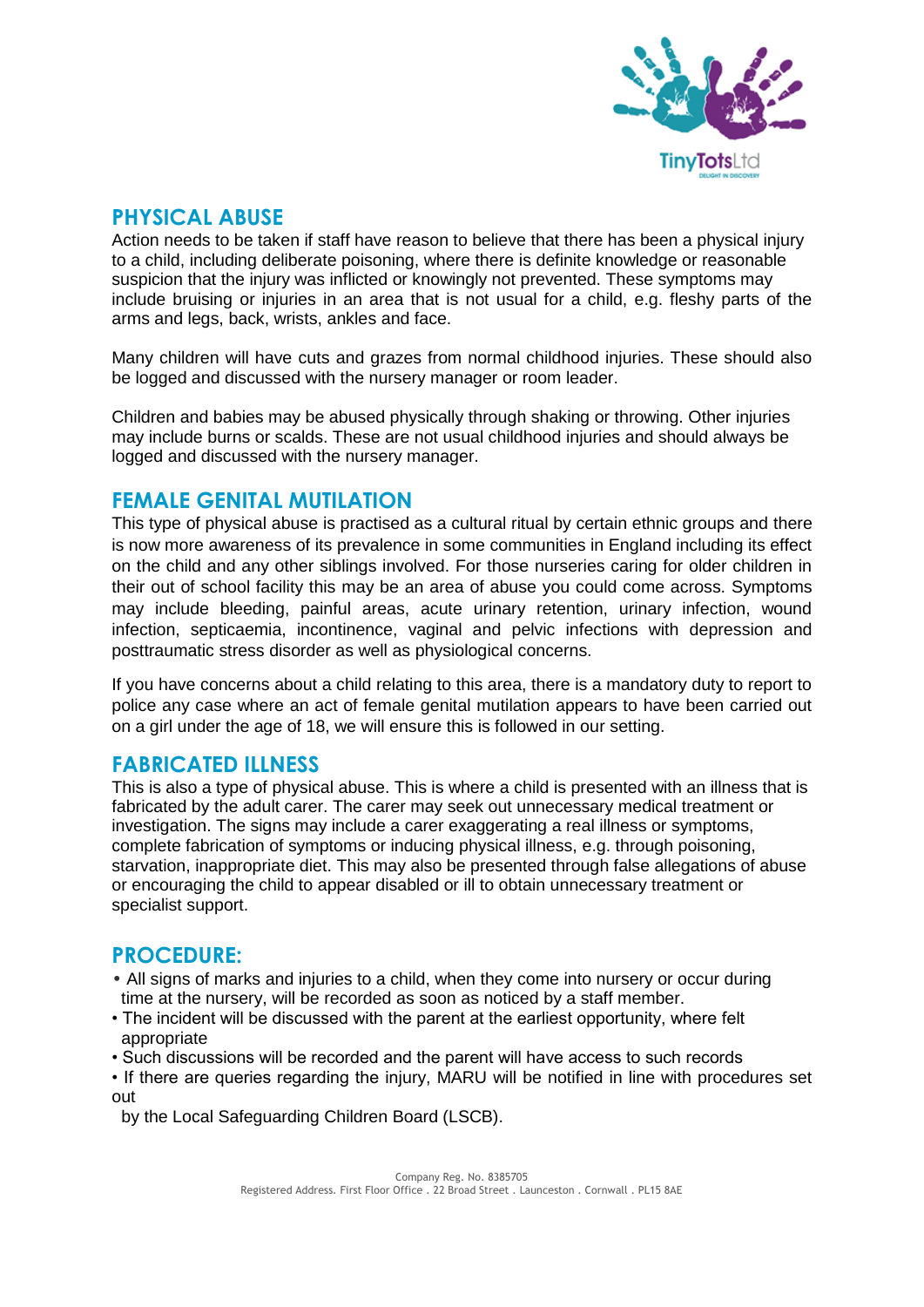

#### **SEXUAL ABUSE**

Action needs be taken if the staff member has witnessed an occasion(s) where a child indicated sexual activity through words, play, drawing, had an excessive preoccupation with sexual matters or had an inappropriate knowledge of adult sexual behaviour or language. This may include acting out sexual activity on dolls/toys or in the role play area with their peers, drawing pictures that are inappropriate for a child, talking about sexual activities or using sexual language or words. The child may become worried when their clothes are removed, e.g. for nappy changes.

The physical symptoms may include genital trauma, discharge and bruises between the legs or signs of a sexually transmitted disease (STD). Emotional symptoms could include a distinct change in a child's behaviour. They may be withdrawn or overly extroverted and outgoing. They may withdraw away from a particular adult and become distressed if they reach out for them, but they may also be particularly clingy to a potential abuser so all symptoms and signs should be looked at together and assessed as a whole.

If a child starts to talk openly to an adult about abuse they may be experiencing the procedure below will be followed.

#### **PROCEDURE:**

- The adult should reassure the child and listen without interrupting if the child wishes to talk.
- The observed instances will be detailed in a confidential report.
- The observed instances will be reported to the nursery manager or DSCO.
- The matter will be referred to MARU.

#### **CHILD SEXUAL EXPLOITATION**

Child sexual exploitation is a form of sexual abuse where children are sexually exploited for money, power or status. It can involve violent, humiliating and degrading sexual assaults. In some cases, young people are persuaded or forced into exchanging sexual activity for money, drugs, gifts, affection or status. Consent cannot be given, even where a child may believe they are voluntarily engaging in sexual activity with the person who is exploiting them. Child sexual exploitation doesn't always involve physical contact and can happen online. A significant number of children who are victims of sexual exploitation go missing from home, care and education at some point.

#### **EMOTIONAL ABUSE**

Action should be taken if the staff member has reason to believe that there is a severe, adverse effect on the behaviour and emotional development of a child, caused by persistent or severe ill treatment or rejection.

This may include extremes of discipline where a child is shouted at or put down on a consistent basis, lack of emotional attachment by a parent, or it may include parents or carers placing inappropriate age or developmental expectations upon them. Emotional abuse may also be imposed through the child witnessing domestic abuse and alcohol and drug misuse by adults caring for them.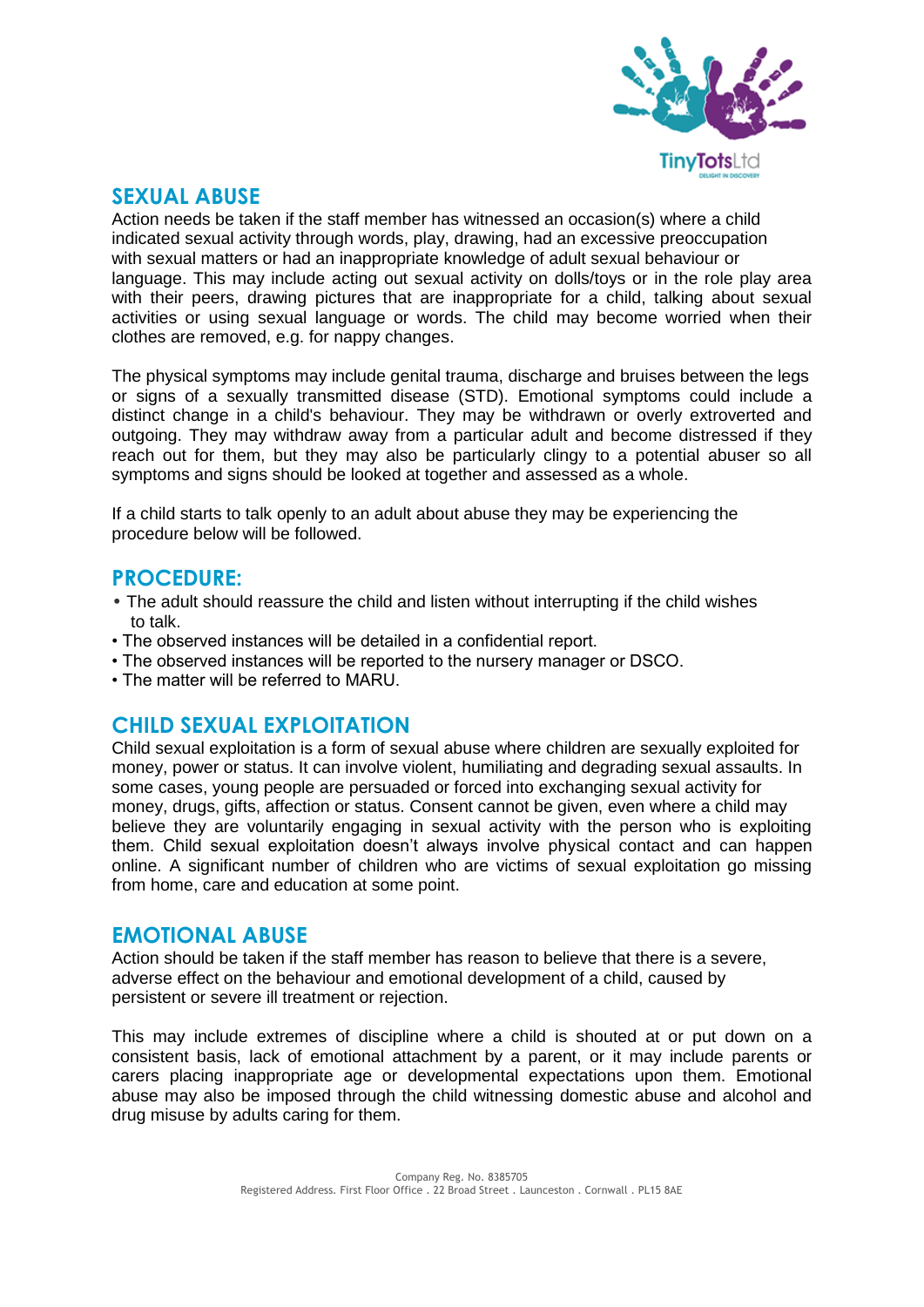

The child is likely to show extremes of emotion with this type of abuse. This may include shying away from an adult who is abusing them, becoming withdrawn, aggressive or clingy in order to receive their love and attention. This type of abuse is harder to identify as the child is not likely to show any physical signs.

#### **PROCEDURE:**

- The concern should be discussed with the nursery manager and DSCO
- The concern will be discussed with the parent
- Such discussions will be recorded and the parent will have access to such records
- An Assessment Framework form may need to be completed
- If there are queries regarding the circumstances the matter will be referred to MARU.

#### **NEGLECT**

Action should be taken if the staff member has reason to believe that there has been persistent or severe neglect of a child (for example, by exposure to any kind of danger, including cold, starvation or failure to seek medical treatment, when required, on behalf of the child), which results in serious impairment of the child's health or development, including failure to thrive.

Signs may include a child persistently arriving at nursery unwashed or unkempt, wearing clothes that are too small (especially shoes that may restrict the child's growth or hurt them), arriving at nursery in the same nappy they went home in or a child having an illness or identified special educational need or disability that is not being addressed by the parent. A child may also be persistently hungry if a parent is withholding food or not providing enough for a child's needs.

Neglect may also be shown through emotional signs, e.g. a child may not be receiving the attention they need at home and may crave love and support at nursery. They may be clingy and emotional. In addition, neglect may occur through pregnancy as a result of maternal substance abuse.

#### **PROCEDURE:**

- Such discussions will be recorded and the parent will have access to such records
- An assessment form may need to be completed
- If there are queries regarding the circumstances MARU will be notified.

## **MONITORING ATTENDANCE OF CHILDREN**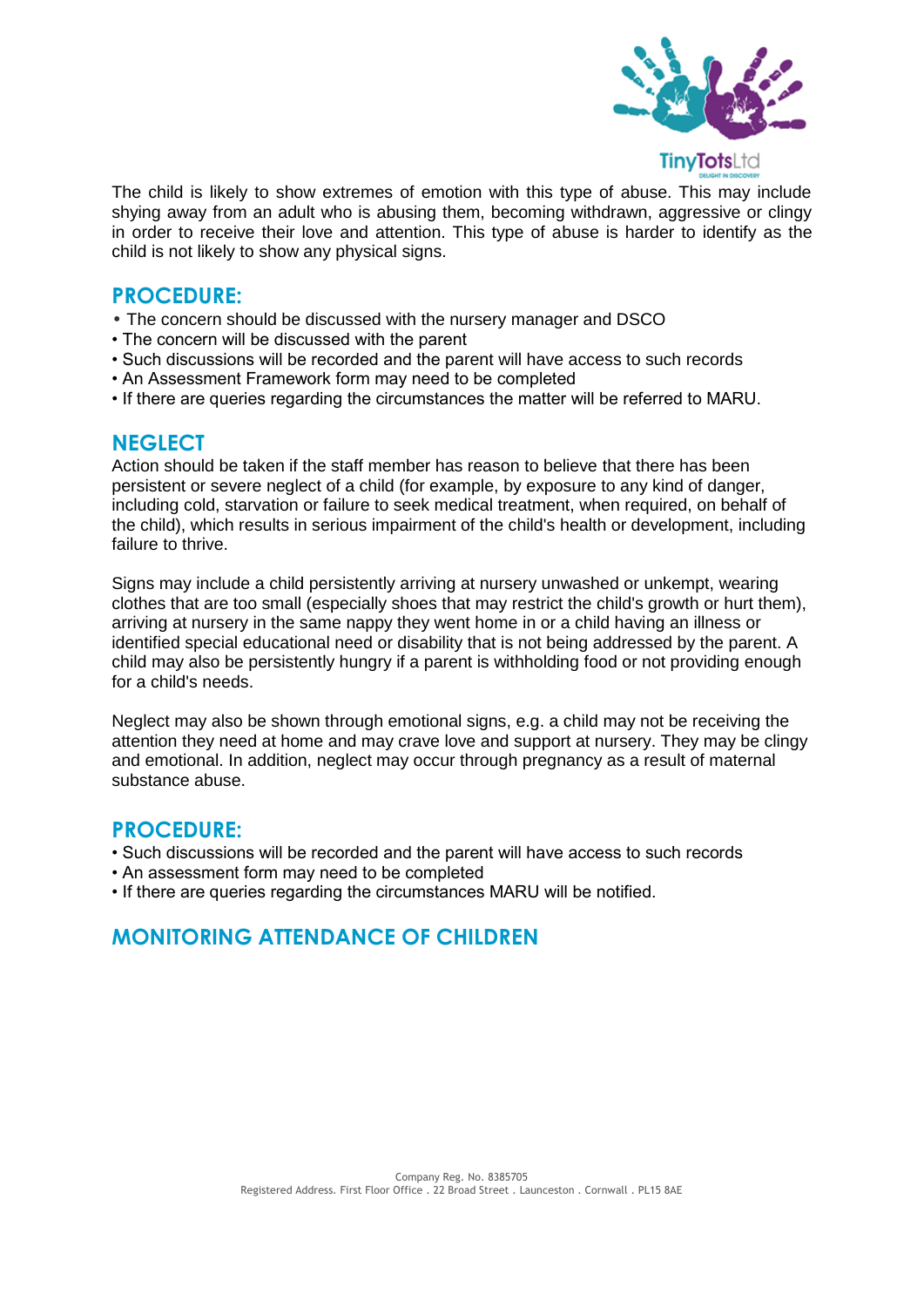

As part of our requirements under the statutory framework and guidance documents we are required to monitor children's attendance patterns to ensure they are consistent and no cause for concern.

Parents should please inform the nursery prior to their children taking holidays or days off, and all sickness should be called into the nursery on the day so the nursery management are able to account for a child's absence. The child's absence and reason for the absence will be record on Instant Nursery Manager. If a parent or carer has failed to inform the nursery of their child's absence, a member of staff must phone the family no later than 10am. If a child is absent for a prolonged period, (more than 48 hours) staff must monitor and make a follow up call.

This should not stop parents taking precious time with their children, but enables children's attendance to be logged so we know the child is safe.

#### **STAFFING AND VOLUNTEERING**

Our policy is to provide a secure and safe environment for all children. We only allow an adult who is employed by the nursery to care for children and who has an enhanced clearance from the Disclosure and Barring Service (DBS) to be left alone with children. We do not allow volunteers to be alone with children or any other adult who may be present in the nursery regardless of whether or not they have a DBS clearance.

All staff will attend child protection training and receive initial basic child protection training during their induction period. This will include the procedures for spotting signs and behaviours of abuse and abusers/potential abusers, recording and reporting concerns and creating a safe and secure environment for the children in the nursery. During induction staff will be shown where the contact details for MARU are displayed and Ofsted to enable them to report any safeguarding concerns, independently, if they feel it necessary to do so.

We have named persons within the nursery who take responsibility for safeguarding and coordinate child protection and welfare issues, known as the Designated Safeguarding Coordinators (DSCO), there is always at least one designated person on duty during all opening hours of the setting. These designated persons will receive comprehensive training at least every two years and update their knowledge on an ongoing basis. The Designated Safeguarding Coordinators (DSCO) at the nursery are: **Janine Pethick,** who is the lead, **Emma Boucher and Chrissie Wakley.** 

The nursery DSCO's liaise with the Local Safeguarding Children Board (LSCB) and the local authority children's social care team, undertakes specific training, including a child protection training course, and receives regular updates to developments within this field. They in turn support the ongoing development and knowledge update of all staff on the team.

- We provide adequate and appropriate staffing resources to meet the needs of all children.
- Applicants for posts within the nursery are clearly informed that the positions are exempt from the Rehabilitation of Offenders Act 1974. Candidates are informed of the need to carry out checks before posts can be confirmed. Where applications are rejected because of information that has been disclosed, applicants have the right to know and to challenge incorrect information.
- We give staff members, volunteers and students regular opportunities to declare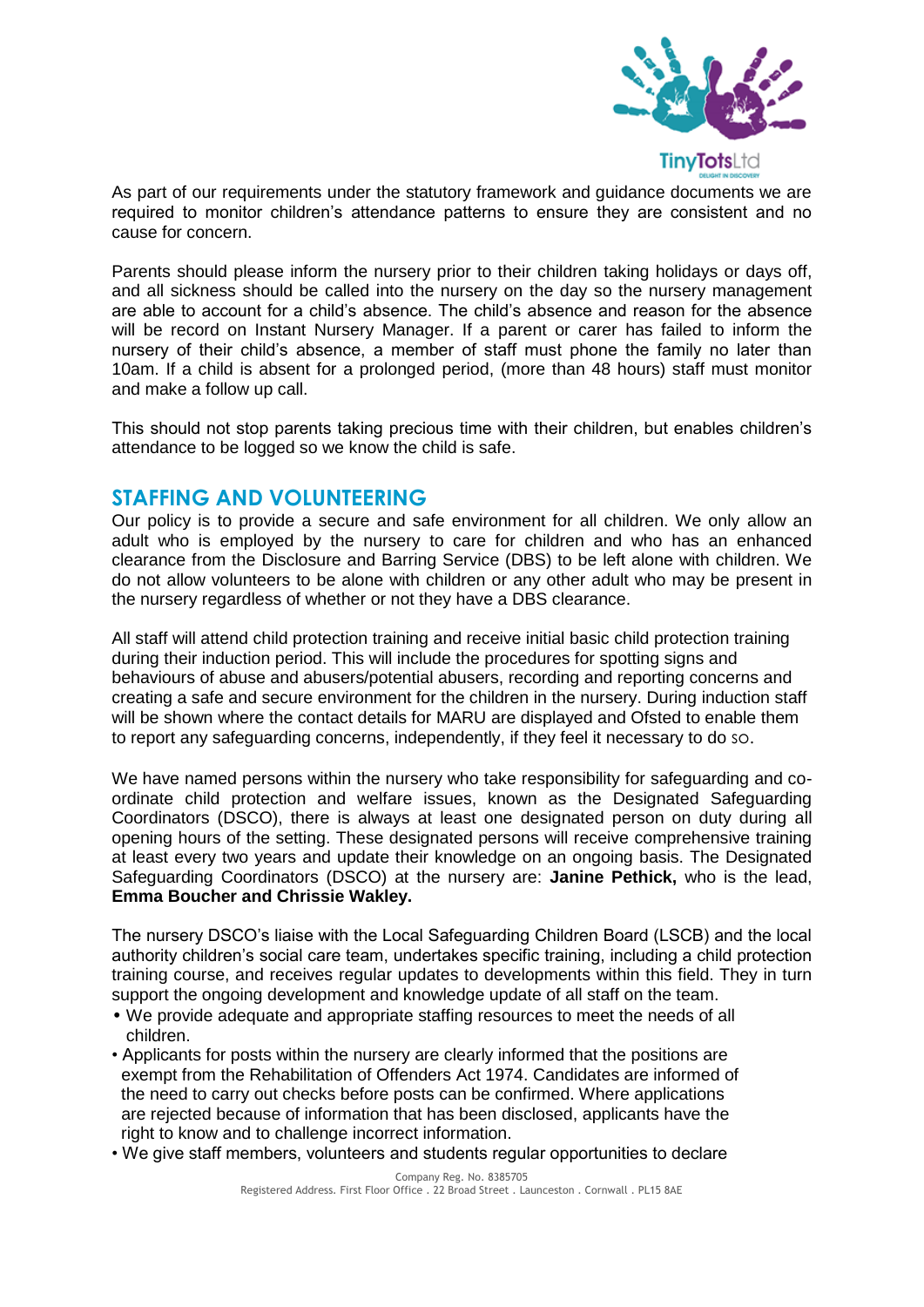

 changes that may affect their suitability to care for the children. This includes information about their health, medication or about changes in their home life such as whether anyone they live within a household has committed an offence or been involved in an incident that means they are disqualified from working with children.

- This information is also stated within every member of staff's contract.
- We review DBS checks on a termly basis during supervision meetings. If a member of staff has signed up to the DBS update service we will use this to recheck staff's criminal history and suitability to work with children.
- We abide by the requirements of the EYFS and any Ofsted guidance in respect to obtaining references and suitability checks for staff, students and volunteers, to ensure that all staff, students and volunteers working in the setting are suitable to do so.
- We ensure we receive at least two written references BEFORE a new member of staff starts employment with us. If for any reason the references are delayed, we will phone the referee before employment commences.
- All students will have enhanced DBS checks conducted on them before their placement starts.
- Volunteers, including students, do not work unsupervised.
- We abide by the requirements of the Safeguarding Vulnerable Groups Act 2006 and the Childcare Act 2006 in respect of any person who is disqualified from providing childcare, is dismissed from our employment, or resigns in circumstances that would otherwise have led to dismissal for reasons of child protection concern
- We have procedures for recording the details of visitors to the nursery and take security steps to ensure that we have control over who comes into the nursery so that no unauthorised person has unsupervised access to the children.
- All visitors and contractors will be supervised whilst on the premises, especially when in the areas the children use.
- All a staff team we will be fully aware of how to safeguard the whole nursery environment and be aware of potential dangers on the nursery boundaries such as drones, Pokémon hotspots, strangers lingering. We will ensure the children remain safe at all times
- **Monitoring Staff Behaviour Policy** sits alongside this policy to enable us to monitor changes in behaviours that may cause concern. All staff sign up to this policy too to ensure any changes are reported to management so we are able to support the individual staff member and ensure the safety and care of the children is not compromised. In conjunction with this policy the **'Capability and Performance Policy'** is adhered to when following capability issues and performance procedures.
- All staff have access to and comply with the whistleblowing policy which will enable them to share any concerns that may arise about their colleagues in an appropriate manner.
- All staff will receive regular supervision meetings where opportunities will be made available to discuss any issues relating to individual children, child protection training and any needs for further support
- The deployment of staff within the nursery allows for constant supervision and support. Where children need to spend time away from the rest of the group, the door will be left ajar or other safeguards will be put into action to ensure the safety of the child and the adult.

## **CONCERNS REGARDING MANAGEMENT OR OTHER STAFF**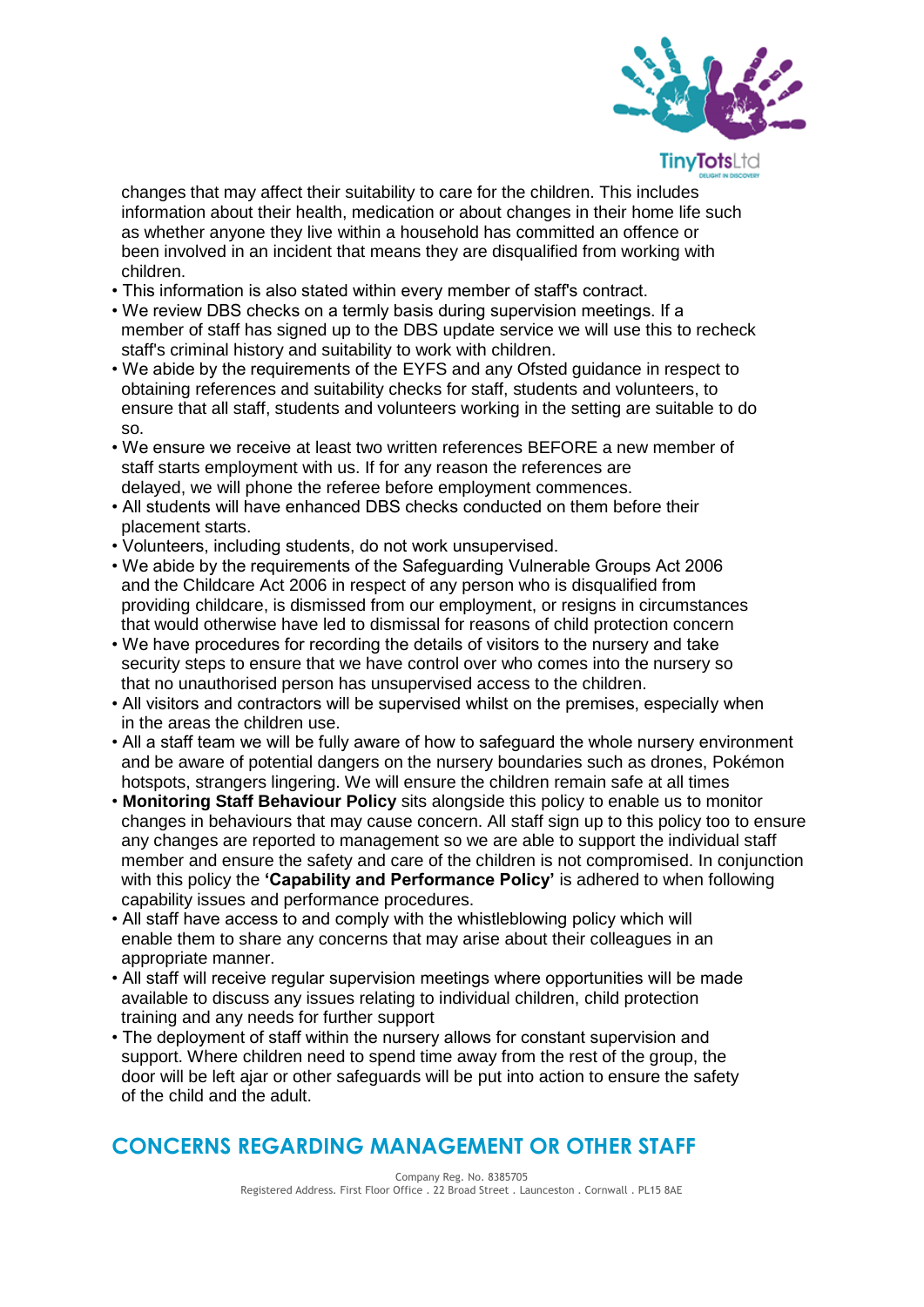

If a person in a managerial position or other staff member is the subject of an allegation, the allegation should be discuss immediately with the Designated Safeguarding Coordinators, named in this policy. The purpose of an initial discussion is for the DSCO to consider the nature, content and context of the allegation and agree a course of action, considering if the member of staff has:

- behaved in a way that has harmed a child, or may have harmed a child;
- possibly committed a criminal offence against or related to a child; or
- behaved towards a child or children in a way that indicates he or she may pose a risk of harm to children.

## **INFORMING PARENTS**

Parents are normally the first point of contact. If a suspicion of abuse is recorded, parents are informed at the same time as the report is made, except where the guidance of MARU or police does not allow this. This will usually be the case where the parent or family member is the likely abuser or where a child may be endangered by this disclosure. In these cases the investigating officers will inform parents.

#### **SHARING INFORMATION & CONFIDENTIALITY**

The Data Protection Act 2018 and GDPR do not prevent, or limit the sharing of information for the purposes of keeping children safe. Fears about sharing information **must not** be allowed to stand in the way of the need to promote the welfare and protect the safety of children.

All suspicions, enquiries and external investigations are kept confidential and shared only with those who need to know. Any information is shared in line with guidance from MARU.

All information that is stored or shared for safeguarding purposes, including information which is sensitive and personal should be treated as 'special category personal data'.

#### **SUPPORT TO FAMILIES**

The nursery takes every step in its power to build up trusting and supportive relations among families, staff, students and volunteers within the nursery.

The nursery continues to welcome the child and the family whilst enquiries are being made in relation to abuse in the home situation. Parents and families will be treated with respect in a non-judgmental manner whilst any external investigations are carried out in the best interest of the child.

Confidential records kept on a child are shared with the child's parents or those who have parental responsibility for the child, only if appropriate and in line with guidance from MARU with the proviso that the care and safety of the child is paramount. We will do all in our power to support and work with the child's family.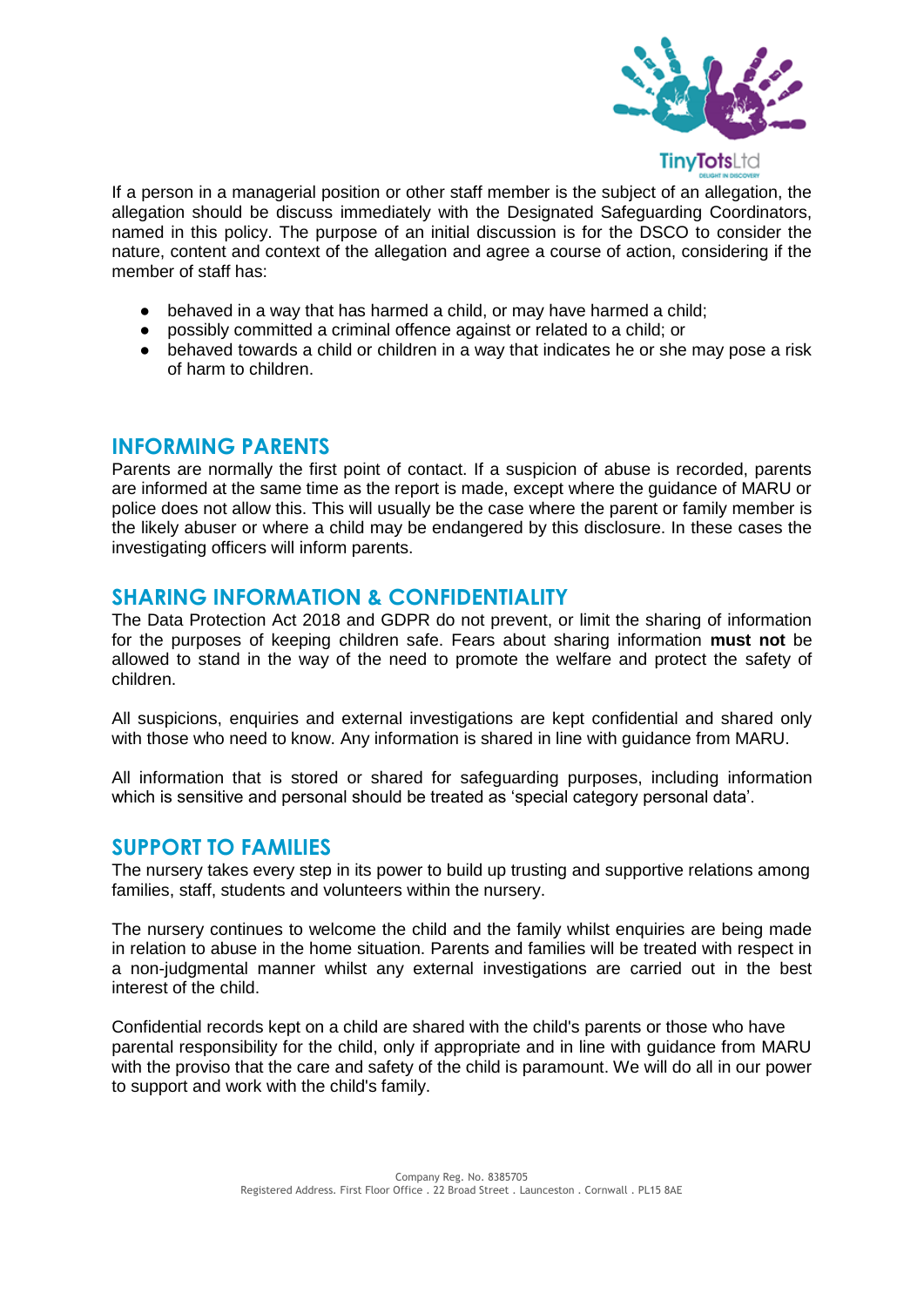

## **EMPLOYEES, STUDENTS OR VOLUNTEERS OF THE NURSERY OR ANY OTHER PERSON LIVING OR WORKING ON THE NURSERY PREMISES**

We have a Monitoring Staff Behaviour Policy in place that supports us to monitor staff and changes in their character. Staff are aware of the need to disclose changes to circumstance and use the whistle blowing policy where required. If concerns arise the management team will follow the Capability and Performance Policy.

If an allegation is made against a member of staff, student or volunteer or any other person who lives or works on the nursery premises regardless of whether the allegation relates to the nursery premises or elsewhere. The allegation should be reported to the senior manager on duty. If this person is the subject of the allegation then this should be reported to the DSCO instead.

The Local Authority Designated Officer (LADO: 01872 326536), Ofsted and MARU will then be informed

immediately in order for this to be investigated by the appropriate bodies promptly:

- The LADO will be informed immediately for advice and guidance.
- A full investigation will be carried out by the appropriate professionals (LADO, Ofsted, MARU) to determine how this will be handled.
- The nursery will follow all instructions from MARU and Ofsted, and ask all staff members to do the same and co-operate where required.
- Support will be provided to all those involved in an allegation throughout the external investigation in line with MARU support and advice.
- The nursery reserves the right to suspend any member of staff during an investigation.
- All enquiries, external investigations, interviews will be documented and kept in a locked file for access by the relevant authorities.
- Unfounded allegations will result in all rights being reinstated.
- Founded allegations will be passed on to the relevant organisations including the local authority children's social care team and where an offence is believed to have been committed, the police, and will result in the termination of employment. Ofsted will be notified immediately of this decision. The nursery will also notify the Disclosure and Barring Service (DBS) to ensure their records are updated.
- All records will be kept until the person reaches normal retirement age or for 21 years and 3 months years if that is longer. This will ensure accurate information is available for references and future DBS checks and avoids any unnecessary reinvestigation.
- The nursery retains the right to dismiss any member of staff in connection with founded allegations following an inquiry.
- Counselling will be available for any member of the nursery who is affected by an allegation, their colleagues in the nursery and the parents.

#### **EXTREMISM – THE PREVENT DUTY**

Under the Counter-Terrorism and Security Act 2015 we have a duty to refer any concerns of extremism to the police (In Prevent priority areas the local authority will have a Prevent lead who can also provide support).

Alongside this we will be alert to any early signs in children and families who may be at risk of radicalisation, on which we will act and document all concerns. When reporting concerns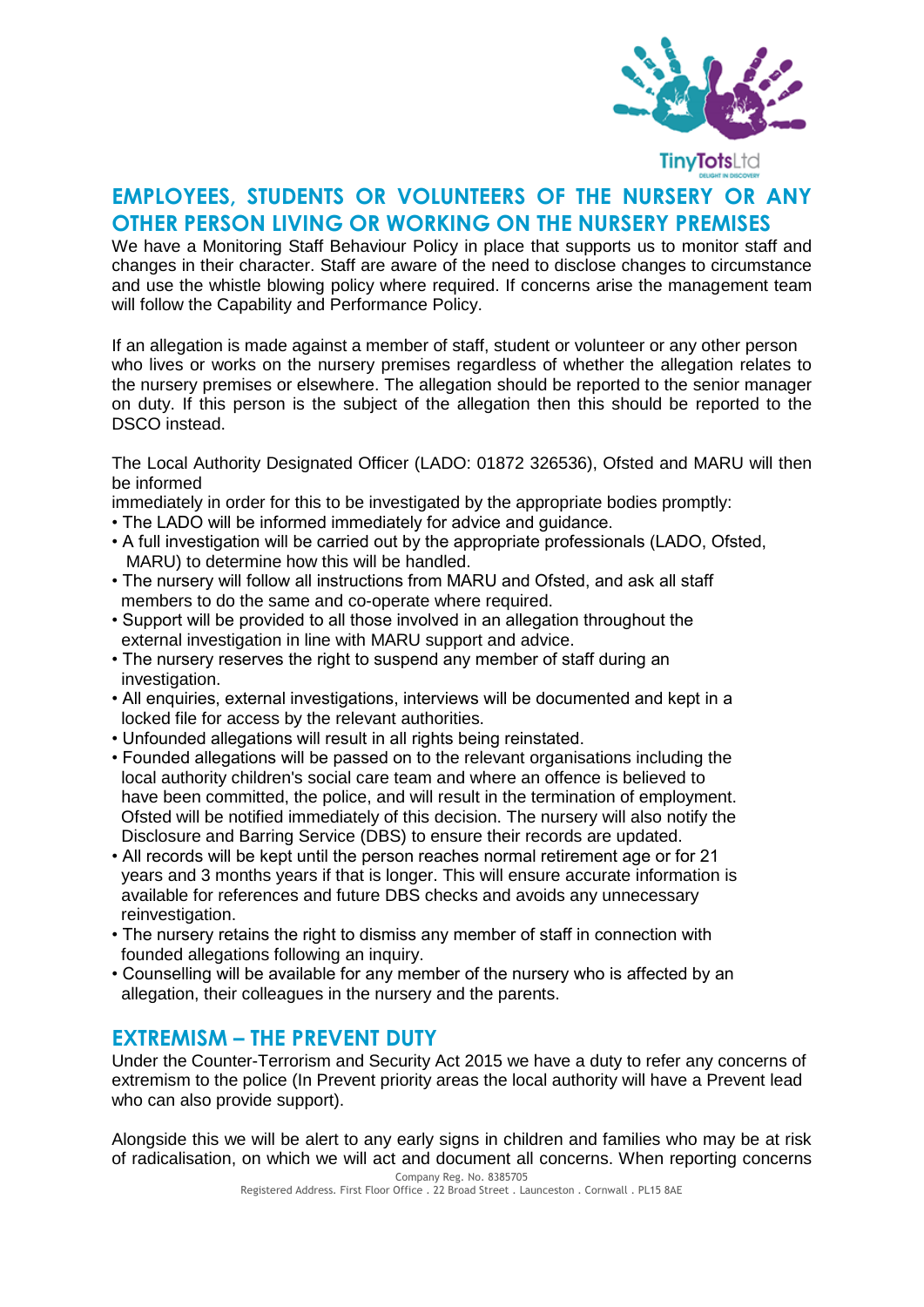

the staff and DSCO will follow the Channel Referral Process. The flowchart is displayed in the room wall folders. This may be a cause for concern relating to a change in behaviour of a child or family member, comments causing concern made to a member of the team (or other persons in the setting) or actions that lead staff to be worried about the safety of a child in their care.

Prevent awareness training is to equip staff to identify children at risk of being drawn into terrorism and to challenge extremist ideas. In the light of a training assessment all staff, as well as the DSCO, will undertake Prevent awareness training.

## **E-SAFETY**

Our nursery is aware of the growth of internet use and the advantages this can bring. However it is also aware of the dangers and strives to support children, staff and families in using the internet safely. Please also refer to our **Camera, Mobile Phone and Recording Device Use** and **Mobile and Social Networking Policy**.

#### **3 Areas of Risk**

- **content:** being exposed to illegal, inappropriate or harmful material; for example pornography, fake news, racist or radical and extremist views;
- **contact:** being subjected to harmful online interaction with other users; for example commercial advertising as well as adults posing as children or young adults; and
- **conduct:** personal online behaviour that increases the likelihood of, or causes, harm; for example making, sending and receiving explicit images, or online bullying.

Within the nursery we must reduce the risk by:

- Ensuring we have appropriate antivirus and antispyware software on all devices and updating them regularly.
- Using approved devices to record and photograph in the setting.
- Reporting emails with inappropriate content to the internet watch foundation (IWF www.iwf.org.uk/).
- Ensuring content blockers and filters are on our computers, laptops and any mobile devices.
- Ensuring children are supervised using internet devices.
- Integrating e-safety into nursery daily practice by discussing computer usage 'rules' deciding together what is safe and what is not safe to do online.
- Talking to children about 'stranger danger' and deciding who is a stranger and who is not, comparing people in real life situations to online 'friends'.
- When using Skype and FaceTime (where applicable) discussing with the children what they would do if someone they did not know tried to contact them.
- We encourage staff and families to complete a free online e-safety briefing which can be found at http://moodle.ndna.org.uk/

Our nursery has a clear commitment to protecting children and promoting welfare. Should anyone believe that this policy is not being upheld, it is their duty to report the matter to the DSCO at the earliest opportunity.

#### **INTERNAL USE ONLY**

| This policy was reviewed on | Signed on behalf of the nursery | Date signed |
|-----------------------------|---------------------------------|-------------|
|                             |                                 |             |

Company Reg. No. 8385705